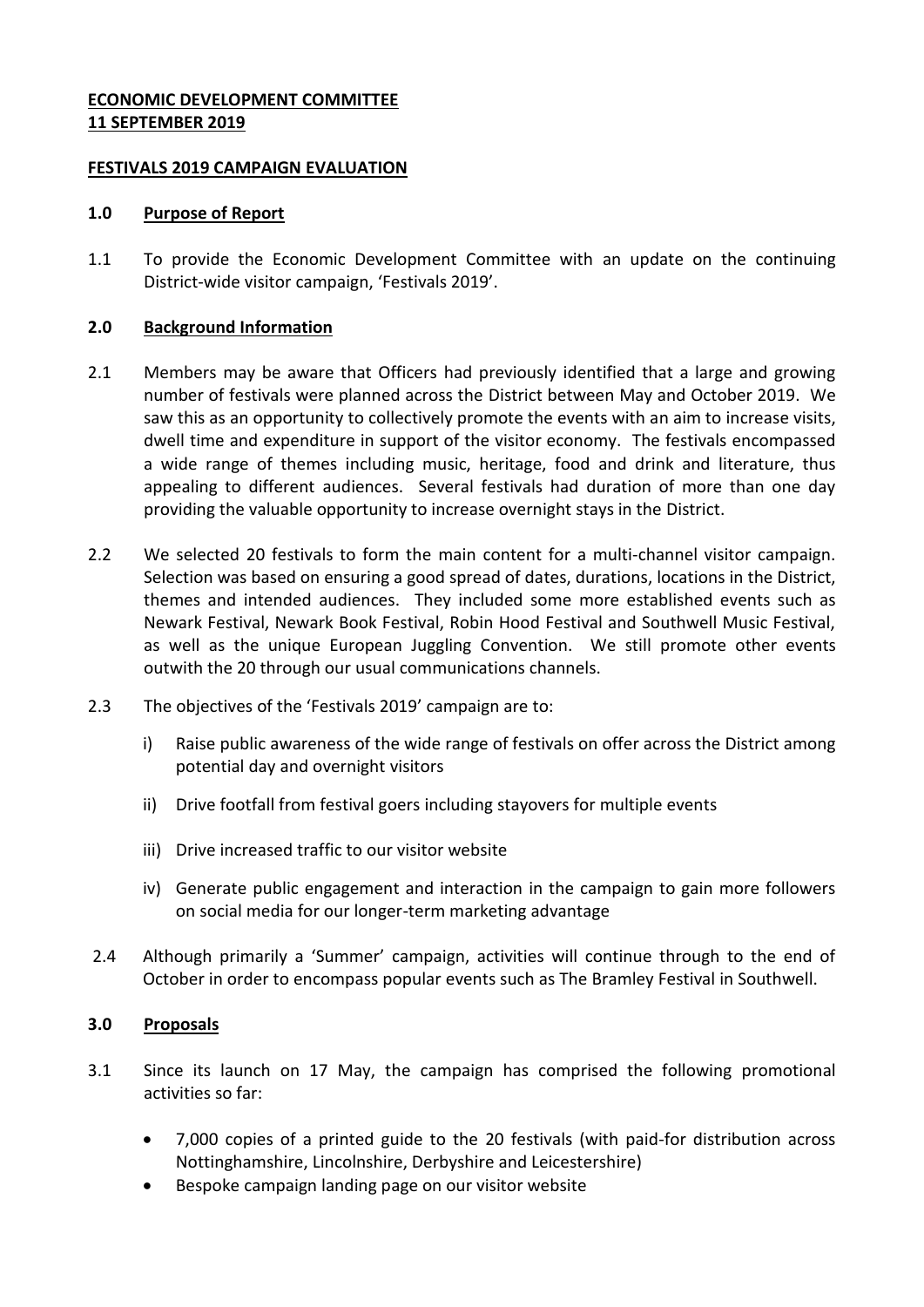- 6-sheet outdoor adverts in Newark (North Gate rail station, Morrison's), Grantham (rail station, Brook Street) and Lincoln (rail station)
- Google AdWords during July (when there were multiple events)
- 256 social media posts including boosted (paid for) posts (as of 2 September)
- Ticket prize competitions (for Newark Festival, Newark Book Festival, Southwell Outdoor Theatre)
- Advert in the Robin Hood Festival programme
- Large window cling at 39A Carter Gate, Newark
- 3.2 The campaign results so far have been very positive:
	- 31,946 unique visitors to our visitor website in May–Aug 2019 compared to 21,163 in May–Aug 2018 – an increase of 51%
	- 167,590 social media impressions (on Facebook and Twitter, number of Instagram impressions not available) (as of 2 September)
	- 5,426 social media engagements (on Facebook, Twitter and Instagram) (as of 2 September)
	- More than 25% of these social media engagements came through the ticket prize competitions, most notably for the Newark Festival in June.
	- 341 additional social media followers gained since 17 May (as of 2 September)
- 3.3 The most popular festival webpage views so far have been for Newark Book Festival, The 616 Music Festival and Robin Hood Festival – showing a good spread of interest across the District and among different audiences.
- 3.4 The campaign is one factor among many in whether people choose to find out more or ultimately attend the festivals, along with event organisers' own promotional activities, the weather etc. However, the above results indicate that it has contributed positively to their success this year:
	- "We very much appreciate your choice to support Sherwood Forest in this way. We had a brilliant week throughout the festival and thankfully the weather behaved, except for a few blustery days! The team were kept very busy, with an estimate of over 30,000 visitors attending throughout the week." **RSPB Sherwood Forest**
- 3.5 'Festivals 2019' is part of a new plan of promotional campaigns to support the District's visitor economy. It follows the earlier 'Newark Wonderland' and 'Easter at Sherwood Forest' campaigns. Others include 'Late Summer in Southwell' and 'Christmas Markets'. Results from each campaign are helping to inform subsequent plans.

# **4.0 Equalities Implications**

4.1 The campaign followed the Council's guidelines for accessible communications.

## **5.0 Financial Implications (FIN19-20/9881)**

5.1 There is sufficient budget available within the annual Promotion of Tourism budget for the costs of the campaign (£7,000).